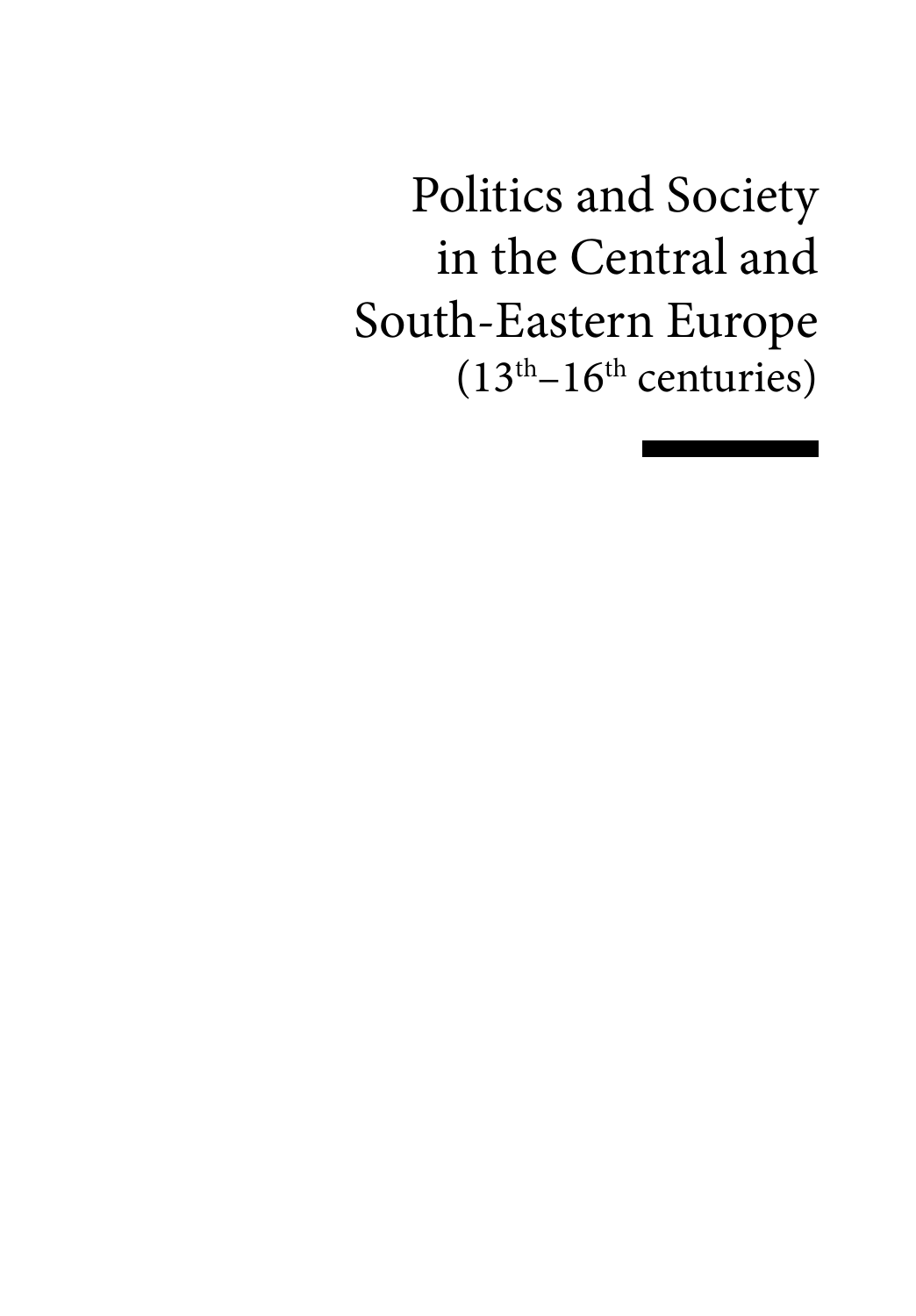Volume of the International Conference *Politics and Society in the Central and South-Eastern Europe* (Timișoara, Romania, 25th–27th October 2017)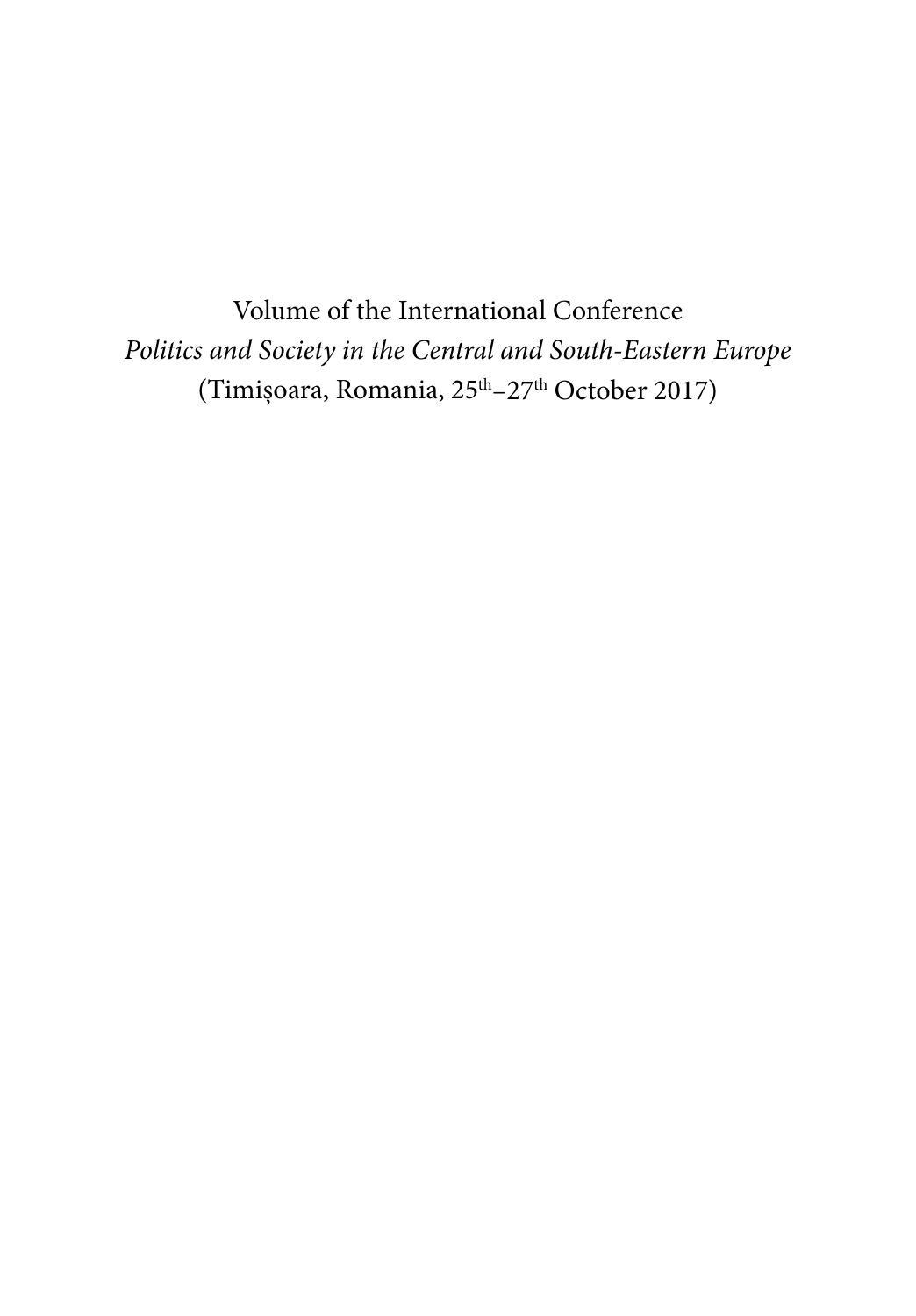# Politics and Society in the Central and South-Eastern Europe  $(13<sup>th</sup>-16<sup>th</sup>$  centuries)

EDITOR: Zoltan Iusztin

> Editura MEGA Cluj-Napoca 2019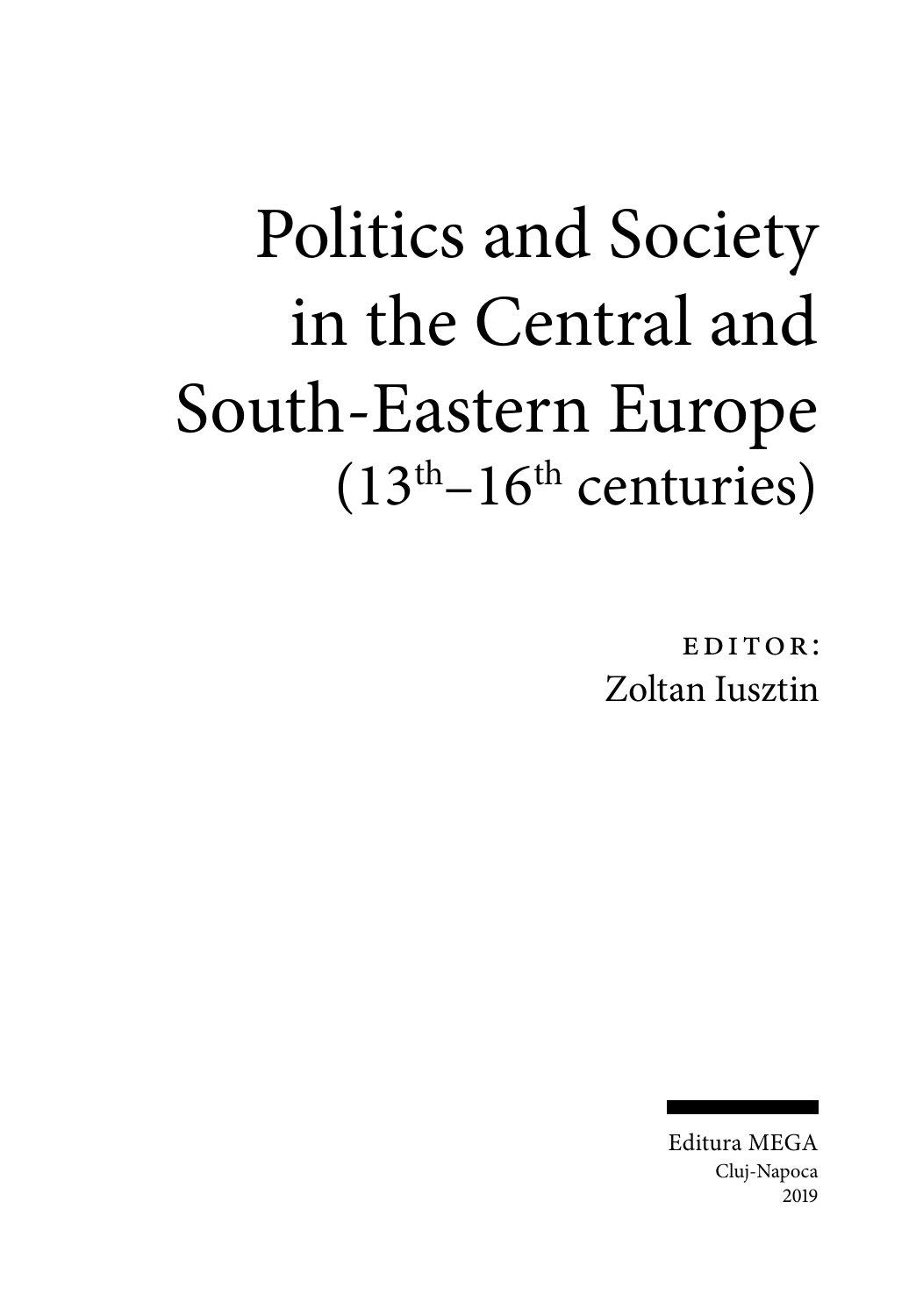*Scientific Committee:* Silviu Oța (Romanian National History Museum, București, Romania) Aleksandar Krstić (The Institute of History, Belgrade, Serbia) Adinel Dincă (Babeș-Bolyai University, Cluj-Napoca, Romania)

ISBN 978-606-020-116-8 Descrierea CIP este disponibilă la Biblioteca Națională a României.

DTP and cover: Editura Mega

Redactor: Simina Baumgarten

© Authors, 2019

On the cover: *The coat of arms of the noble Peter of Berekszó* (Cluj County National Archives (SJAN); The Collection: Documents with hanging seals (in custody at the BCU Library: Documents with coat of arms, no. 2)



Editura Mega | www.edituramega.ro e-mail: mega@edituramega.ro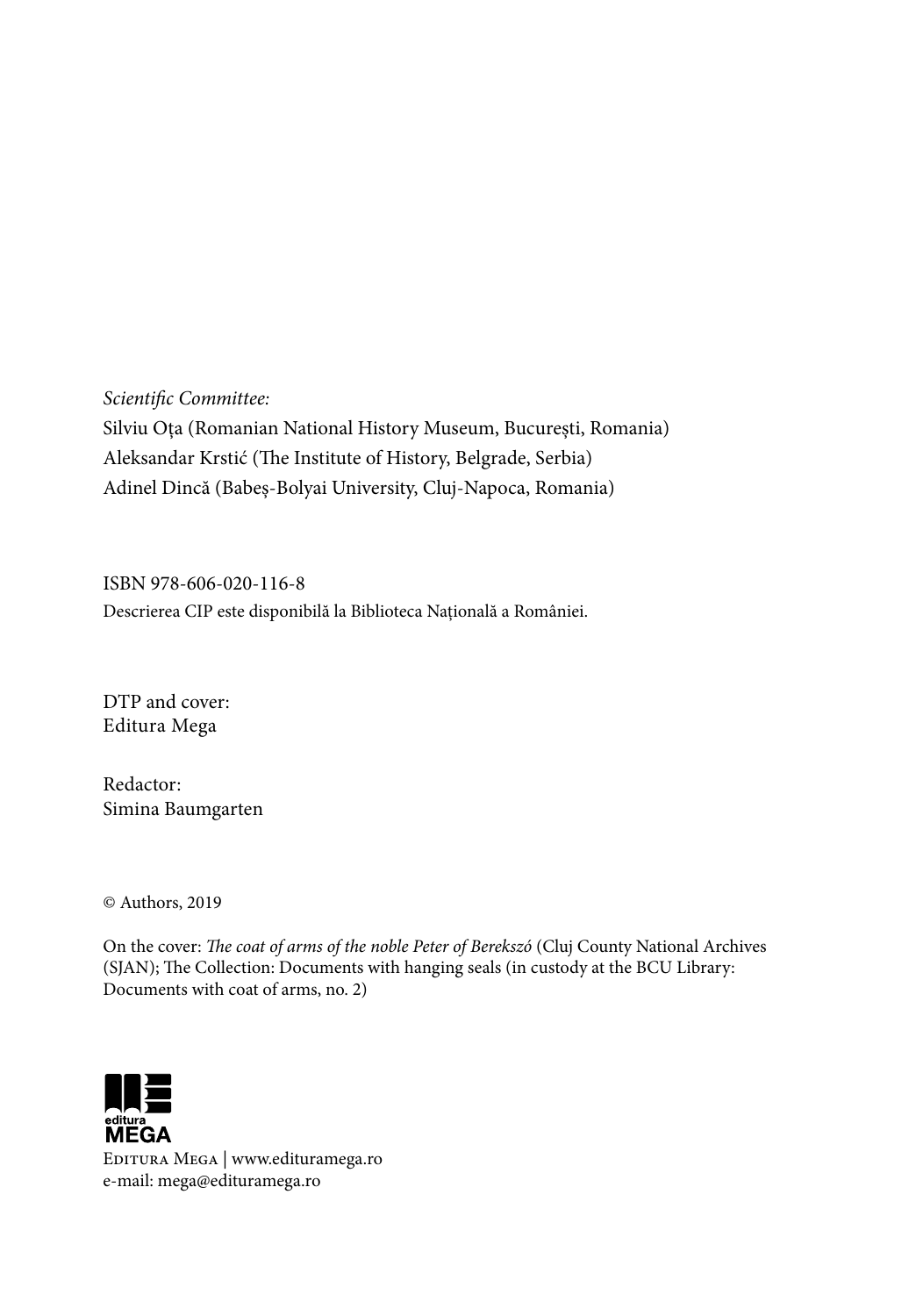*In Memoriam Prof. Doina Benea (1944–2019), famous romanist and archaeologist, the fondator of the School of History and Archaeology from Timișoara.*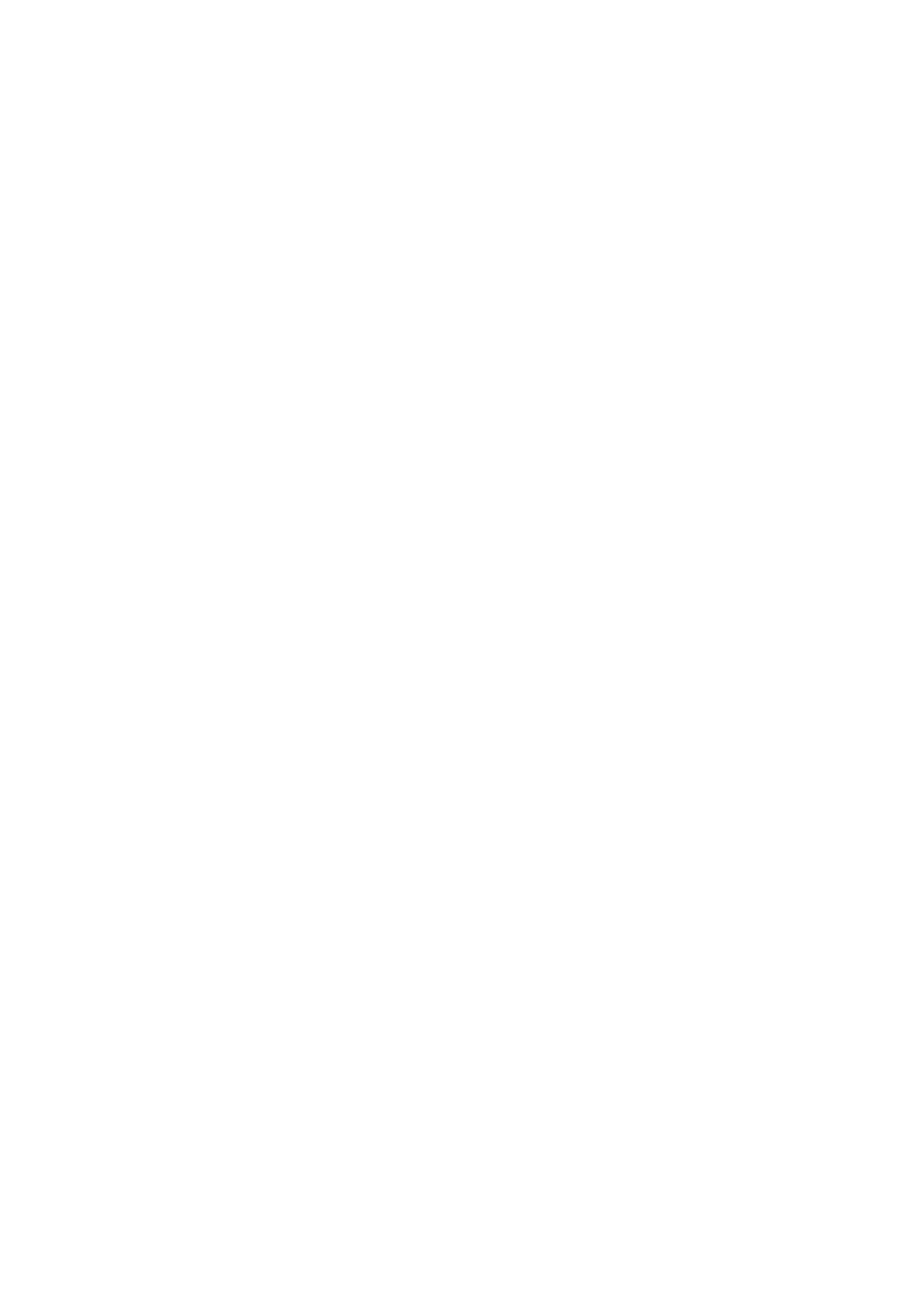# Contents

#### ARCHAEOLOGICAL RESEARCHES

- **11** Silviu Oța, Adrian Ardeț, Dimitrie Negrei *Archaeological Research in the City of Caransebeș (2017 Campaign). Preliminary Observations*
- **33** Călin Timoc *Medieval Pojejena. Brief Summary of Historical and Archaeological Data*
- **43** Alexandru Flutur *Aspects of Public Water Use in the Ottoman Town of Timișoara*

SOCIAL AND POLITICAL RELATION, FAMILIARITAS AND ESTATES

- **63** Ligia Boldea *On the Domanial Vicinities within the Banat Medieval Counties (14th–15th centuries)*
- **81** Livia Magina Gesture, Orality and Memory. Border Oath in the 14<sup>th</sup>–15<sup>th</sup> Centuries in *Transylvania*
- **93** Aleksandar Krstić *Familiares of the Serbian Despots in and from the Territory of Banat (1411–1458)*
- **111** Zoltan Iusztin *In the Corvin's Services. Francis of Haraszth, Banus Zewreniensis (1)*

#### THE WARRIOR'S WAY

**159** Adrian Magina *Violence and Reconciliation in the 14th Century Southern Hungary*